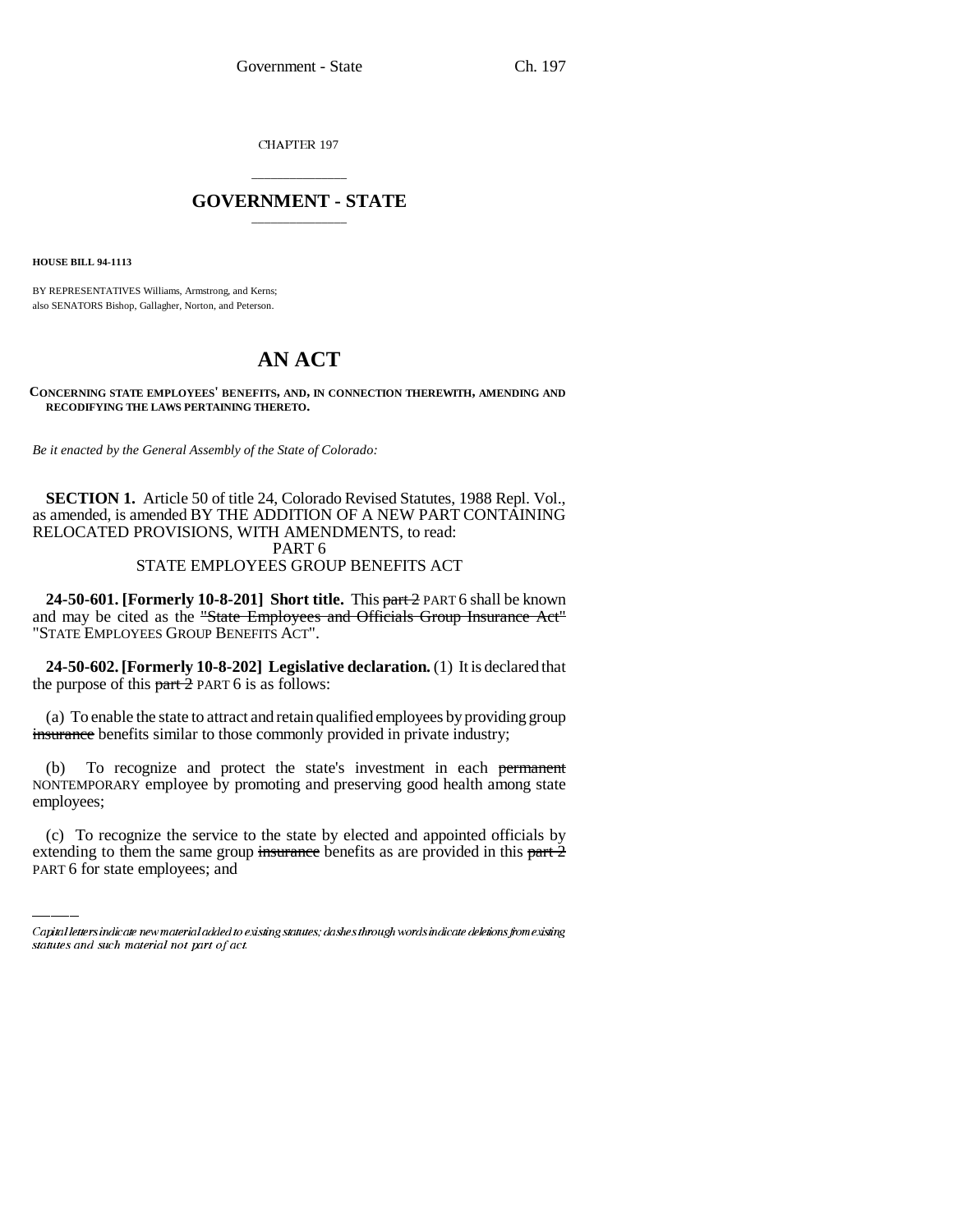# (d) Repealed, L. 85, p. 850, § 8, effective July 1, 1986.

(d) TO PROVIDE EACH EMPLOYEE WITH BENEFIT CHOICES AND EDUCATION TO CUSTOMIZE A BENEFIT PACKAGE THAT IS RESPONSIVE TO EACH EMPLOYEE'S DIVERSE NEEDS.

**24-50-603. [Formerly 10-8-203] Definitions.** As used in this part 2 PART 6, unless the context otherwise requires:

(1) Repealed, L. 85, p. 850, § 8, effective July 1, 1986.

(2) "Basic hospital and medical benefits" means hospital room and board, other hospital services, certain out-patient benefits, maternity benefits, surgical benefits including obstetrical care, in-hospital medical care, diagnostic X-ray, and laboratory benefits, and such other similar benefits as the director deems reasonable and appropriate for eligible employees and dependents.

(3) Repealed, L. 89, p. 1645, § 13, effective July 1, 1989.

(1) "CAFETERIA BENEFITS" MEANS "FLEXIBLE BENEFITS" AS DEFINED IN SUBSECTION (8) OF THIS SECTION.

 $(4)$  (2) "Carrier" means a private insurance company holding a valid outstanding certificate of authority from the commissioner or a nonprofit hospital service plan or a nonprofit medical service plan incorporated as a nonprofit corporation pursuant to article 40 of title 7, C.R.S. AN INSURER, HEALTH MAINTENANCE ORGANIZATION ("HMO"), THIRD-PARTY ADMINISTRATOR, OR OTHER ENTITY WITH WHOM THE STATE CONTRACTS TO PROVIDE OR ADMINISTER, OR BOTH PROVIDE AND ADMINISTER, THE GROUP BENEFIT PLANS.

(3) "COBRA" MEANS THE CONTINUATION OF CERTAIN BENEFITS AS PROVIDED BY THE FEDERAL "CONSOLIDATED OMNIBUS BUDGET RECONCILIATION ACT OF 1985", AS AMENDED.

 $(4.3)$  (4) "Council" means the total compensation advisory council established pursuant to section 24-50-104 (2) (c) (II)  $\overline{C.R.S.}$ 

(4.5) "Deferred compensation plan" means a program by which an employee by contract may agree with an employer to defer, in whole or in part, the employee's salary or wages.

(5) "Dependent" means an employee's LEGAL spouse; each unmarried child, under nineteen years of age, including adopted children, stepchildren, and foster children, THROUGH THE END OF THE CALENDAR YEAR IN WHICH THE CHILD TURNS NINETEEN YEARS OF AGE, FOR WHOM THE EMPLOYEE IS THE MAJOR SOURCE OF FINANCIAL SUPPORT OR IS DIRECTED BY COURT ORDER TO PROVIDE COVERAGE; each unmarried child nineteen years of age, and under THROUGH THE END OF THE CALENDAR YEAR IN WHICH THE CHILD TURNS twenty-three years of age, who is a full-time student in an educational or vocational institution and for whom the employee is the major source of financial support OR IS DIRECTED BY COURT ORDER TO PROVIDE COVERAGE; and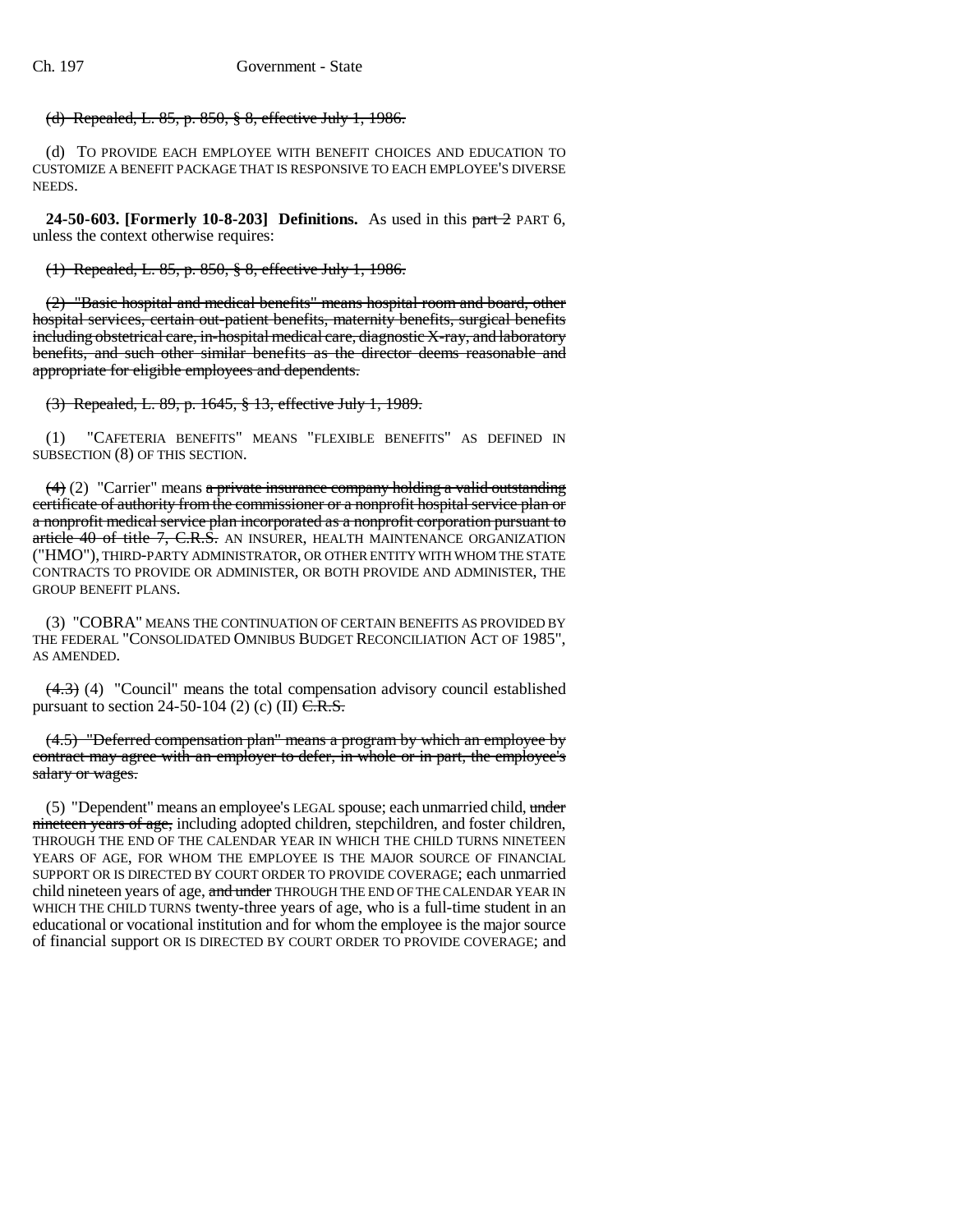Government - State Ch. 197

each unmarried child over nineteen years of age who has either a physical or mental disability, as defined by the *insurance* carrier, not covered under other government programs, and for whom the employee is the major source of financial support OR IS DIRECTED BY COURT ORDER TO PROVIDE COVERAGE.

 $(5.5)$  (6) "Director" means the state personnel director.

 $(6)$  (7) "Employee" means any officer or employee under the state personnel system of the state of Colorado whose salary is paid by state funds or any employee of the department of education, the Colorado commission on higher education, or the Colorado school for the deaf and the blind whose salary is paid by state funds. "Employee" includes any officer or employee of the legislative or judicial branch, except a person employed on a temporary basis. "Employee" ANY ELECTED OR APPOINTED STATE OFFICIAL OR EMPLOYEE WHO RECEIVES COMPENSATION OTHER THAN EXPENSE REIMBURSEMENT FROM STATE FUNDS, AND includes any member of the board of assessment appeals. "EMPLOYEE" DOES NOT INCLUDE PERSONS EMPLOYED ON A TEMPORARY BASIS.

(8) "FLEXIBLE BENEFITS" MEANS AN ARRAY OF GROUP BENEFIT PLANS FROM WHICH AN EMPLOYEE CAN SELECT USING THE STATE'S CONTRIBUTION, THE EMPLOYEE'S OWN FUNDS, OR A COMBINATION OF BOTH, TO PAY FOR SUCH BENEFITS.

 $(6.1)$  (9) "Group insurance plan" "GROUP BENEFIT PLANS" means the health and life insurance plans defined in this section or any other group insurance BENEFIT coverages contracted for OR ADMINISTERED by the director, INCLUDING BUT NOT LIMITED TO, MEDICAL, DENTAL, LIFE, AND DISABILITY BENEFITS.

(7) "Health insurance plan" means a group insurance policy or contract or a medical or hospital service agreement provided by a carrier for the purpose of paying for or reimbursing the cost of hospital and medical care.

(7.1) "Life insurance plan" means a group insurance policy or contract provided by a carrier for the purpose of providing life insurance.

(8) "Major medical benefits" means all of the services provided in subsection (2) of this section, plus physicians' services provided by house and office calls, prescription drugs for nonhospital use, outpatient psychiatric services, and such other benefits as may be determined by the director. Major medical benefits shall apply only after basic benefits are exhausted, if applicable, and a specified amount is spent by the insured on the health services included in major medical benefits.

 $(9)$  (10) "Medicaid" means federal insurance or assistance as such is provided by the provisions of Title XIX of the federal "Social Security Act" and the "Colorado Medical Assistance Act", ARTICLE 4 OF TITLE 26, C.R.S.

(11) "MEDICAL BENEFITS" INCLUDES, BUT IS NOT LIMITED TO, HOSPITAL ROOM AND BOARD, OTHER HOSPITAL SERVICES, CERTAIN OUT-PATIENT BENEFITS, MATERNITY BENEFITS, SURGICAL BENEFITS INCLUDING OBSTETRICAL CARE, IN-HOSPITAL MEDICAL CARE, DIAGNOSTIC X-RAYS, LABORATORY BENEFITS, PHYSICIAN SERVICES, PRESCRIPTION DRUGS, MENTAL HEALTH AND SUBSTANCE ABUSE SERVICES, COMPARABLE MEDICAL BENEFITS FOR EMPLOYEES WHO RELY SOLELY ON SPIRITUAL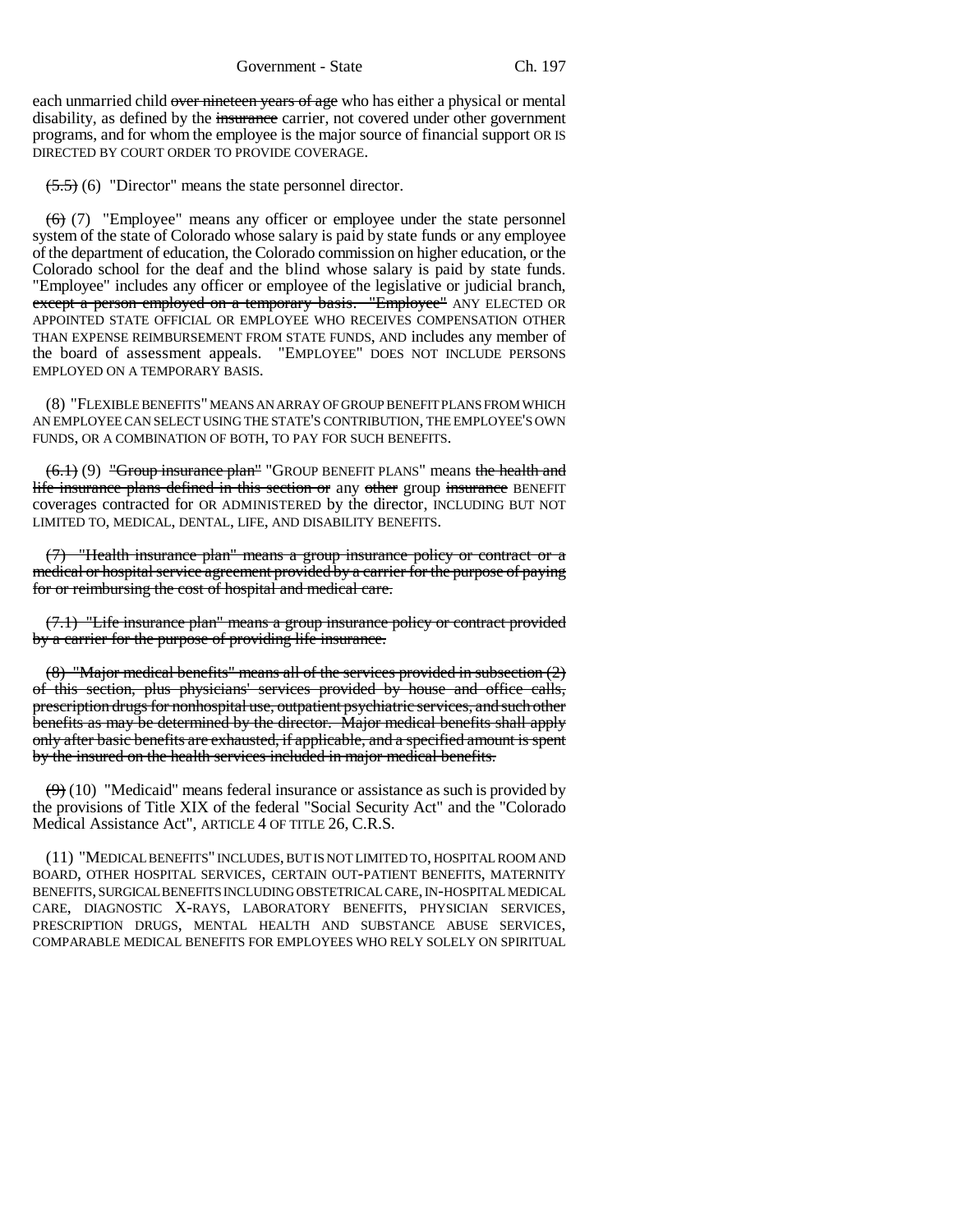MEANS FOR HEALING, AND SUCH OTHER SIMILAR BENEFITS AS THE DIRECTOR DEEMS REASONABLE AND APPROPRIATE FOR ELIGIBLE EMPLOYEES AND DEPENDENTS.

 $(10)(12)$  "Medicare" means federal insurance or assistance as such is provided by the "Health Insurance for the Aged Act", 42 U.S.C. SEC. 1395, or as such act may be amended.

(11) "Official" means any elected or appointed state official who receives compensation other than expense reimbursement from state funds.

(12) "Qualified carrier" means a carrier, as defined in subsection (4) of this section, which has had successful experience in the group insurance field, as determined by the commissioner.

 $(12.5)$  (13) "Short-term disability insurance plan" means a group insurance policy or contract provided by a carrier for the purpose of providing short-term disability insurance INCOME REPLACEMENT AND INCLUDES PROVISIONS FOR COVERAGE NOT TO EXCEED SIX MONTHS AT A MAXIMUM OF SIXTY PERCENT OF THE ELIGIBLE EMPLOYEE'S SALARY, TO BE PROVIDED TO ANY ELIGIBLE EMPLOYEE WHO HAS EXHAUSTED ALL SICK LEAVE AVAILABLE TO SUCH EMPLOYEE.

(13) "Supplemental health insurance plan" or "supplemental plan" means a group insurance policy or contract, or a medical or hospital service agreement provided by a carrier for the purpose of paying for or reimbursing the cost of hospital and medical care in excess of or supplemental to medicare or medicaid, or both, which employees or officials and their dependents may be eligible to receive. Said supplemental coverage may consist of one plan, a combination of plans, or alternative plans in the discretion of the director.

**10-8-204. Board of administration - composition - officers - meetings. (Repealed)**

Repealed, L.89, p. 491, § 23, effective July 1, 1989.

**24-50-604. [Formerly 10-8-205] Powers and duties of the director.** (1) The director shall administer and manage the state employees' and officials' group insurance programs STATE EMPLOYEES GROUP BENEFIT PLANS and, subject to the provisions of this  $part 2$  PART 6, has the following powers and duties:

(a) The preparation of specifications for the health insurance plan and a supplemental plan, the life insurance plan, a short-term disability insurance plan, and any other group insurance plan GROUP BENEFIT PLANS contracted for by the director;

(b) The authority AND RESPONSIBILITY to enter into contracts with carriers to underwrite group or supplemental insurance plans; FOR GROUP BENEFIT PLANS AND TO NEGOTIATE AND ENTER INTO AMENDMENTS TO EXISTING CONTRACTS AS APPROPRIATE. PAYMENTS BY THE STATE, PURSUANT TO SUCH CONTRACTS, ARE SUBJECT TO THE AMOUNTS AUTHORIZED IN SECTION 24-50-609.

(c) The determination of the methods of claims administration; under group insurance or supplemental plans, whether by the state or by the carrier or by both;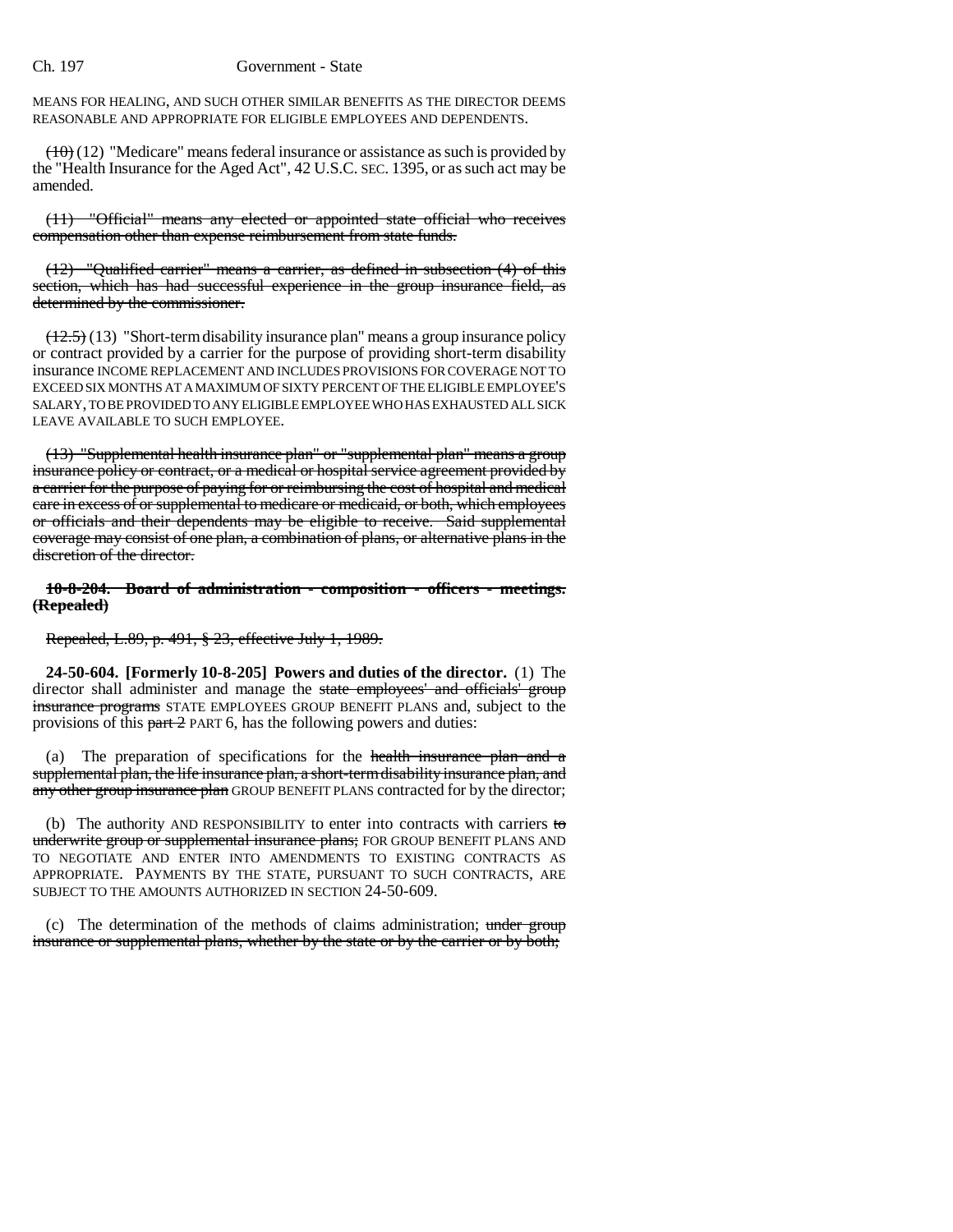(d) The determination of the eligibility of employees and their dependents to participate in group insurance and supplemental plans GROUP BENEFIT PLANS;

(e) The determination of the amount of employee payroll deductions and the responsibility for COLLECTING such deductions; being made;

(f) The establishment of a grievance procedure by which the director shall act as an appeals authority for complaints by insured employees AND COBRA PARTICIPANTS regarding the allowance and payment of claims, eligibility, and other matters;

 $(g)$  The ESTABLISHMENT, administration, AND OPERATION of the state group insurance GROUP BENEFIT PLANS reserve fund ESTABLISHED PURSUANT TO SECTION 24-50-613;

(h) The continuing study of the operation of group insurance and supplemental plans GROUP BENEFIT PLANS, including BUT NOT LIMITED TO, such matters as gross and net costs, administrative costs, benefits, PLAN DESIGN, utilization, of benefits and claims administration;

(i) The authority to enter into a contract with a carrier to underwrite the supplemental plan and to negotiate and enter into amendments to existing health insurance contracts, from time to time as may be appropriate, to provide a supplemental plan following to the extent possible the procedures set forth in section 10-8-206 and, in case of an amendment, the authority to determine an effective date of a supplemental plan for purposes of this part 2;

(j) The authority to determine that officers, employees, and their dependents who are eligible for medicare or medicaid, or both, shall be eligible for a supplemental plan and, upon the effective date of the supplemental plan as to such officers, employees, and their dependents presently covered by the health insurance plan, the authority to transfer them from such plan to the supplemental plan;

 $(k)$  (i) The authority to negotiate and enter into amendments to existing contracts providing group insurance and supplemental plans GROUP BENEFIT PLANS IN ORDER to provide appropriate coverage for employees and officials THEIR DEPENDENTS who may become eligible for coverage after the effective date of said contracts and to provide for the enrollment thereof;

(l) The authority and responsibility to enter into contract with carriers to underwrite optional group insurance plans which may be additions to or supplemental to those plans contracted pursuant to paragraph (b) of this subsection (1) and which are paid for entirely by state employees and officials, entirely by the state, or by both the state and state employees and officials, in such a manner as to provide the fullest benefits at the lowest cost including, if necessary, contracting with the same carriers for the optional group insurance plans as for the plans contracted for under paragraph (b) of this subsection (1). Payments by the state will be contingent upon authorization pursuant to section 10-8-211.

 $(m)$  (j) The authority to contract with persons, firms, or associations for the furnishing of BENEFITS CONSULTING, INCLUDING BUT NOT LIMITED TO, actuarial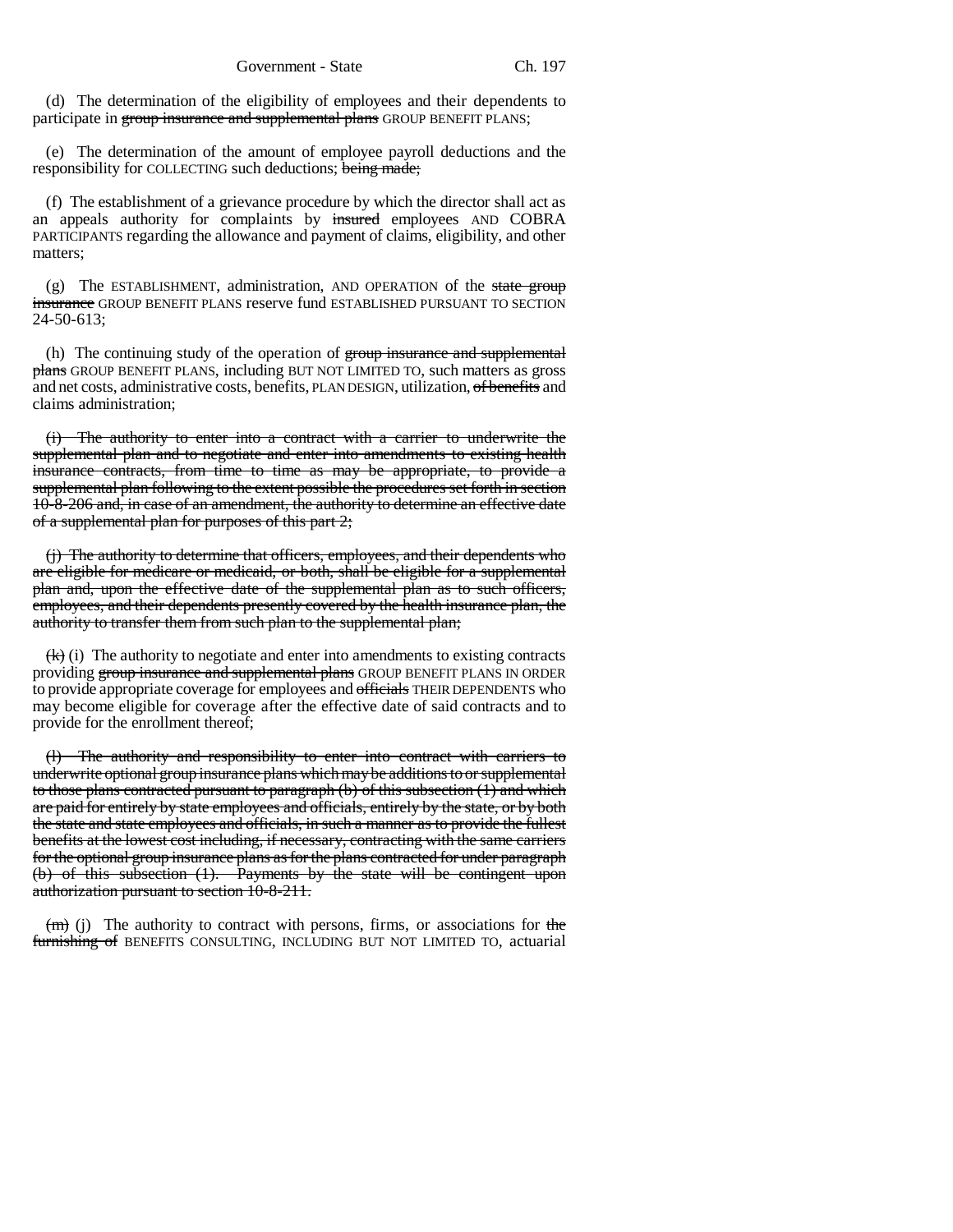services, the preparations of specifications for group insurance plans GROUP BENEFIT PLANS, and other specialized services which THAT cannot be performed by the director or by state employees. Expenditures for these contracts shall be under section  $10-8-215(2)$  (b) SECTION 24-50-613(2). Contracts entered into for actuarial services as authorized by this paragraph (m) shall be subject to responsible competitive bidding at least every three years and shall be reviewed by the director each year. The provisions of this paragraph (m) concerning contracts for actuarial services shall apply to contract years commencing January 1, 1978, and thereafter.

(2) The director, pursuant to the provisions of article 4 of  $\frac{f}{\text{title}}$  24, C.R.S. THIS TITLE, shall adopt such rules and regulations PROCEDURES consistent with the provisions of this  $part 2$  PART 6 as  $he$  THE DIRECTOR deems necessary to carry out his OR HER statutory duties and responsibilities.

**24-50-605. [Formerly 10-8-206] Group benefit plans - specifications contracts.** (1) (a) The specifications drawn by the director for the health insurance plan shall include basic hospital and medical care benefits or major medical benefits or both and comparable benefits for employees who rely solely on spiritual means for healing ANY GROUP BENEFIT PLANS INCLUDE THOSE BENEFITS AS DETERMINED BY THE DIRECTOR OR AS OTHERWISE SPECIFICALLY PROVIDED IN THIS PART 6. SUCH SPECIFICATIONS SHALL INCLUDE PROVISIONS FOR NONCANCELLATION FOR REASONS OF HEALTH OF ANY INDIVIDUAL EMPLOYEE BY THE CARRIER AND TRANSFERABILITY TO OTHER GROUP BENEFIT COVERAGES OR INDIVIDUAL POLICIES WITH THE SAME CARRIER BY THE EMPLOYEE, IF SUCH PROVISIONS DO NOT LIMIT THE ABILITY OF THE DIRECTOR TO PREPARE SPECIFICATIONS INCLUDING A LIFETIME MAXIMUM BENEFIT PER EMPLOYEE OR EMPLOYEE'S COVERED DEPENDENTS.

(b) The specifications drawn by the director for the life insurance plan shall include those benefits as determined by the director or as otherwise specifically provided in this part 2. Such specifications shall include provisions for noncancellation for reasons of health on any individual employee by the carrier and transferability to other group coverages or individual policies with the same carrier by the employee and shall provide, from state contributions, like amounts of coverage per active employee, regardless of salary. In addition, the plan may provide for optional supplemental coverage based on salary without state contribution.

(b.5) The specifications drawn by the director for the short-term disability plan shall include provisions for coverage not to exceed six months at a maximum of sixty percent of the eligible employee's salary, to be provided to any eligible employee who has exhausted all sick leave available to him.

(c) (I) If the director contracts for any other group insurance plan, the specifications therefor shall include those benefits as determined by the director or as otherwise specifically provided in this part 2.

 $(H)$  (b) At any time the director seeks to contract with any private carriers under this section, he THE DIRECTOR shall first give written notice of such intent to all carriers licensed in this state and otherwise qualified under this part 2 to provide the group coverages contemplated by the director THROUGH AN ANNOUNCEMENT IN A PUBLICATION WITH STATEWIDE CIRCULATION.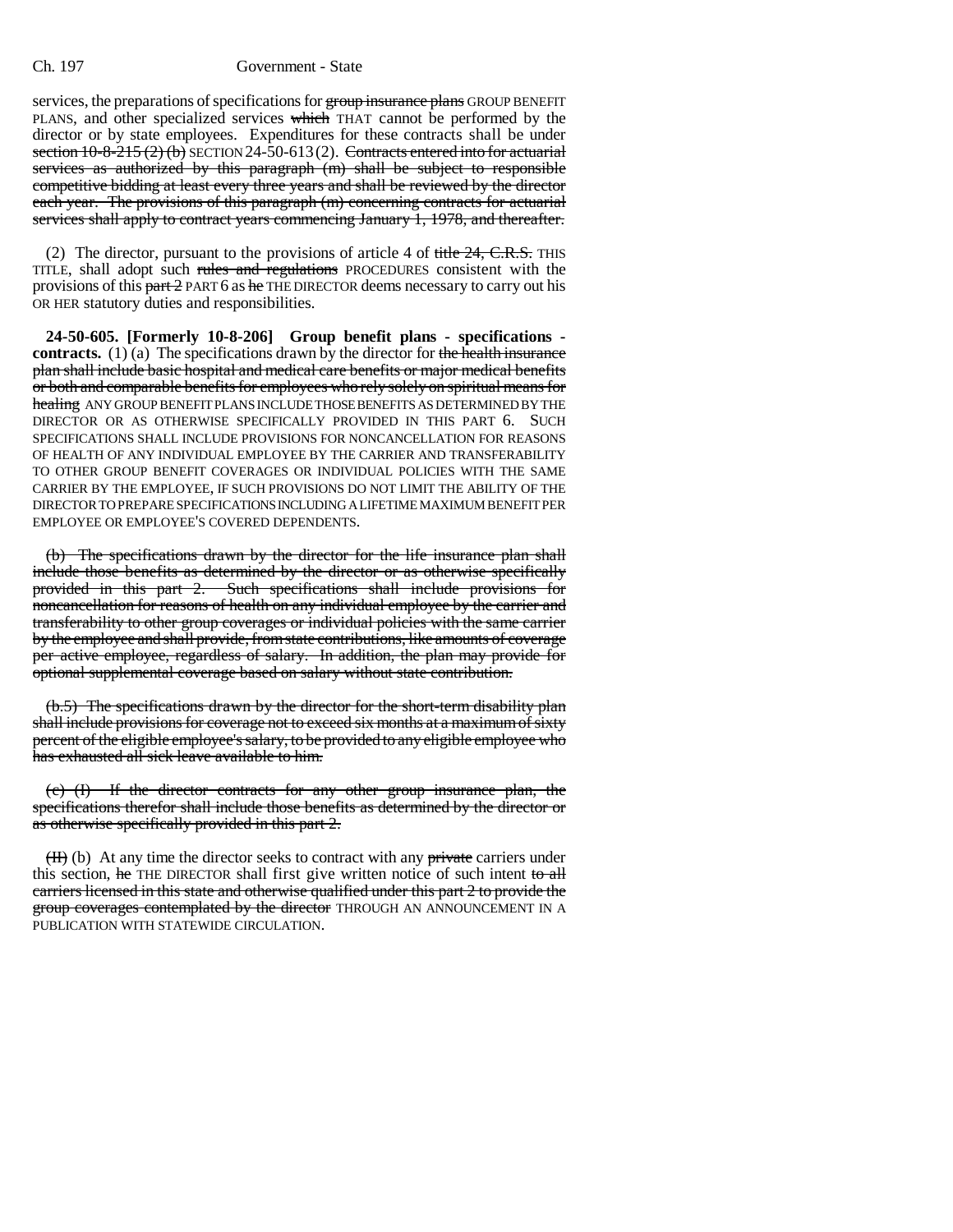$(d)$  (c) Specifications and related data such as the number, age, and sex of all eligible employees and officials, shall be prepared by the director for submission to qualified carriers which indicate their interest to the director in preparing bids to underwrite group insurance plans PROPOSALS FOR ANY GROUP BENEFIT PLANS.

(e) Bids shall be submitted to the director within such time limits as the director may establish and, in addition to the carrier's cost proposal, shall include an explanation of the method of claims administration proposed by the carrier and the cost thereof, the amount of total premiums to be retained by the carrier, the purpose for which these retained funds would be allocated, and such other information as may be requested by the director.

 $(f)$  (d) Contracts awarded under this section by the director shall be to the lowest, responsible bidders MOST RESPONSIVE OFFERORS, ACCORDING TO CRITERIA PREDETERMINED BY THE DIRECTOR, subject to the provisions of subsection (2) of this section and also taking into consideration the factors, in addition to premium costs, itemized in paragraph (e) of this subsection (1) ARTICLES 101 TO 111 OF THIS TITLE. The director may accept a responsible bid RESPONSIVE PROPOSAL for combined group health and life insurance if such bid is as low as the combination of the sum of the lowest separate responsible bids for group health and life insurance coverage, subject to the provisions of this paragraph (f) GROUP BENEFIT PLANS.

 $\left(\frac{g}{g}\right)$  (e) The director shall review the group insurance plan BENEFIT PLANS at least once each year and shall solicit and receive bids PROPOSALS on the group insurance plan no less often than GROUP BENEFIT PLANS AT LEAST ONCE every five years. This paragraph (g) shall apply to contract years commencing August 1, 1983, and thereafter.

(2) (a) In order to permit each eligible employee  $\overline{\text{and}}$  official his individual selection of the health insurance plans being offered A FLEXIBLE BENEFITS OR CAFETERIA BENEFITS PACKAGE, the director may select either a qualified statewide indemnity health insurance carrier to provide an indemnity benefit plan under which the carrier agrees to pay specified sums of money not in excess of the actual expenses incurred for benefits of the types described in section 10-8-203 (2), (8), and (13), or may select a qualified statewide hospital service plan and medical service plan under which payment is made under contracts with physicians, hospitals, or other providers of health services or, under certain conditions, to employees, officials, or dependents for benefits of the types described in section  $10-8-203$   $(2)$ ,  $(8)$ , and  $(13)$ , or may select both plans, part of either plan, or a combination of such plans. The director may also approve for selection by eligible employees and officials such other hospital and medical service plans, statewide or not statewide, as are offered by corporations which the director finds qualified and which otherwise meet all of the requirements of this part 2 ESTABLISH A VARIETY OF GROUP BENEFIT PLANS.

(b) The director shall enter into contract CONTRACTS with the carriers selected to underwrite group insurance programs PROVIDE GROUP BENEFIT PLANS. Such contract shall be for a period of either twelve or twenty-four months and CONTRACTS shall include all policy provisions, the premium rates to be charged during the term of the contract, specifications on the method of claims administration, a grievance procedure provision, and such other matters as the director deems necessary. In the director's discretion and based on the plan's experience, the premium rates applying during the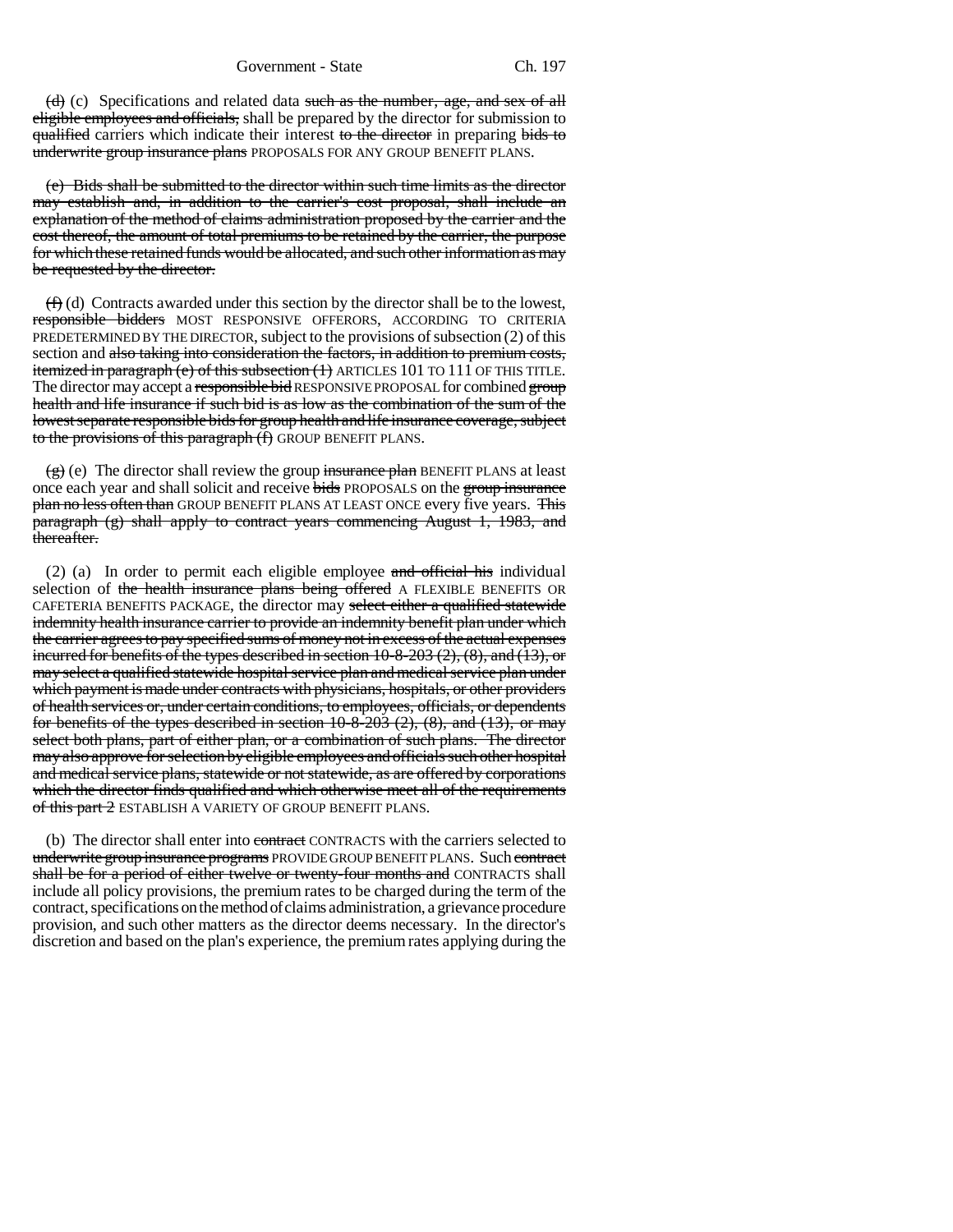first contract term may be adjusted during subsequent contract terms. Changes may also be negotiated in the method of claims administration, the amount to be retained by the carrier, and other matters. in the first contract.

(c) Each contract entered into with a carrier shall be available to be inspected or copied by any employee as defined in section  $10-8-203$  (6), at the offices of the director, EXCEPT FOR PROPRIETARY INFORMATION OF CARRIERS AS DETERMINED BY THE DIRECTOR.

(d) No later than forty-five days after the close of business each month, Every carrier shall prepare and provide the director with detailed premium and claim exhibits for the month, specifically stating premiums and paid claims by line of coverage REPORTS AND FINANCIAL DATA AS STATED IN THE CONTRACT.

(e) Each carrier shall prepare and provide the director with detailed retention exhibits, specifically stating what sums were paid out, to whom the sums were paid or applied, and for what purpose, including taxes, reserves, acquisition costs, commissions, awards, third- and fourth-party payments, bonus payments, agency development allowances, fees, and administrative expenses. Each carrier shall submit said retention exhibits semiannually: One report to cover the six-month period following the policy anniversary date, to be submitted within forty-five days after the expiration for said six-month period; and the second report to cover the twelve-month period following the policy anniversary date, to be submitted within seventy-five days after expiration of said twelve-month period. Each retention exhibit on each policy anniversary date shall also state and provide in detail the amount and percentage of interest credit allowed in the retention charge for incurred claim reserves, the premium in excess of claim charges and retention, the contingency reserves along with pooling factors, and any other reserve returnable in the form of claims or dividends.

(f) Each carrier shall, when requested by the director, prepare projected detailed retention estimates based upon the conditions and assumptions set forth by the director. Medical records and medical payments shall be excluded from the retention exhibits.

 $(g)$  (e) The premium and claim exhibits and the retention exhibits FINANCIAL DATA will be available to be inspected or copied by any employee as defined in section 10-8-203 (6), at the offices of the director, EXCEPT FOR PROPRIETARY AND CONFIDENTIAL INFORMATION OF CARRIERS AND INFORMATION REGARDING SPECIFIC EMPLOYEES. The director shall not enter into contracts with carriers which THAT do not comply with paragraphs (c) to (g) PARAGRAPHS (c) TO (e) of this subsection (2).

(3) The director shall enter into contract with the carrier selected to underwrite the health insurance program, beginning January 1, 1966. Such contract shall be for a period of either twelve or twenty-four months and shall include all policy provisions, the premium rates to be charged during the term of the contract, specifications on the method of claims administration, a grievance procedure provision, and such other matters as the director deems necessary. In the director's discretion and based on the plan's experience, the premium rates applying during the first contract term may be adjusted during subsequent contract terms. Changes may also be negotiated in the method of claims administration, the amount to be retained by the carrier, and other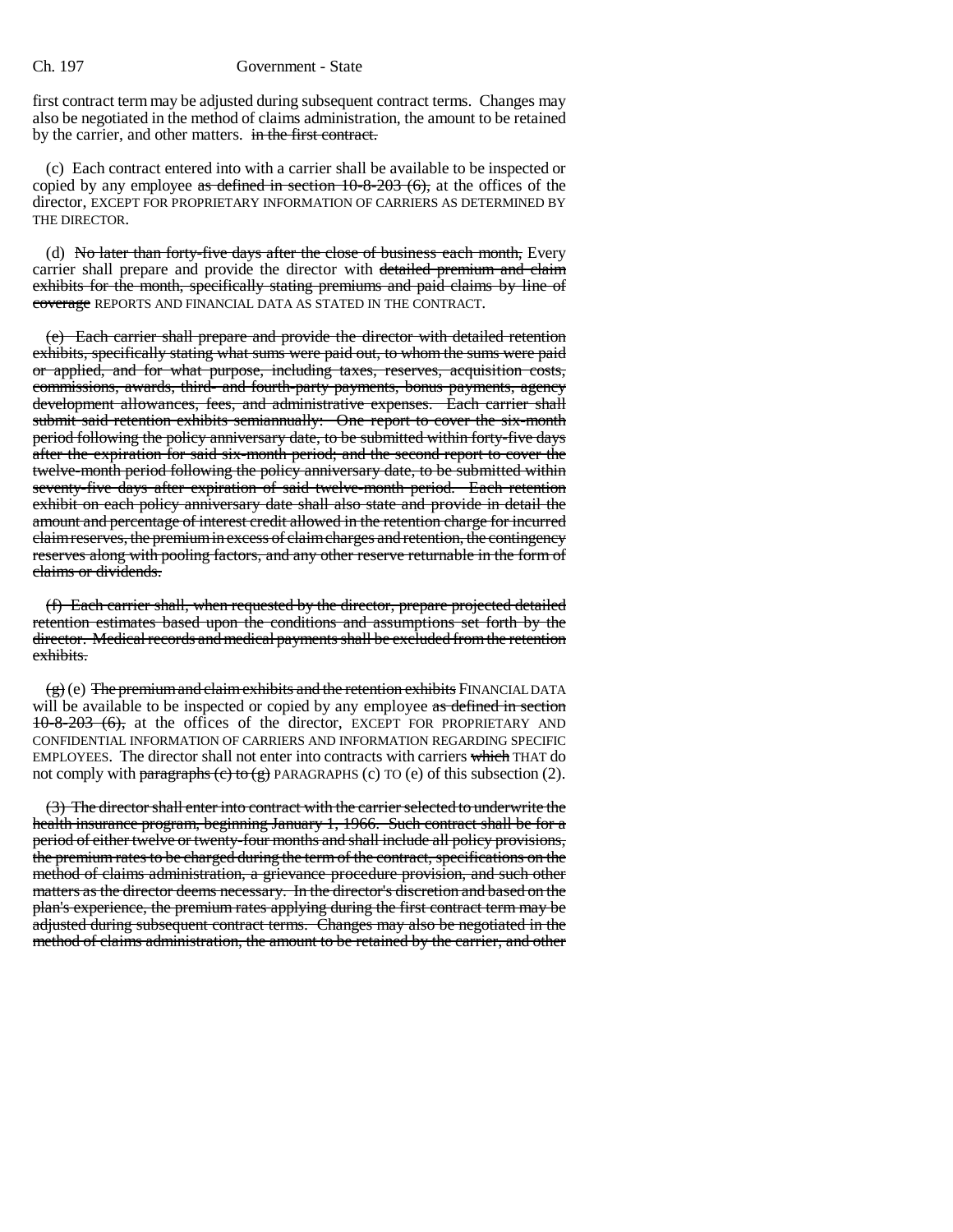matters in the first contract.

(4) The director, in his discretion, may change carriers, but only after the expiration date of an existing contract; except that, in the event of unsatisfactory performance or noncompliance with the terms of the contract by a carrier, the director may terminate an existing contract at any time upon sixty days' notice.

(5) Any carrier under contract with the director shall give the director sixty days' notice of any proposed rate change or intent not to renew the contract.

(6) In the event that the director decides to change carriers or to reopen bids on the underwriting of group insurance plans, he shall follow the same procedures in the selection of subsequent carriers as he did in awarding the initial contract or contracts.

(7) (a) Beginning July 1, 1973, any health insurance plan available to state employees and officials shall contain a provision to the effect that, if any employee or official was enrolled in the plan for at least one hundred eighty days prior to termination of employment with the state for any reason whatsoever, such employee or official, at his option and without any further evidence of insurability, shall be entitled to:

(I) Have continued coverage issued to him, and any of his dependents covered under the plan, by the carrier at a rate identical to that charged under the plan in which he was enrolled and providing identical benefits as said plan for a period of ninety days following the date of termination of employment with the full cost of such continued coverage to be paid by the terminated employee no later than the date of termination, or he may at his further option authorize the payment for the ninety days' premium to be deducted from his terminal pay; and

(II) Convert such health insurance plan coverage to a nongroup policy which need not necessarily contain the same benefits as the group policy at any time within ninety days following the date of termination of employment with the state. If such employee converts to a group or nongroup policy within the ninety-day period, the controller shall refund to him the balance of any remaining full months' premiums paid beyond the date of conversion.

(b) Repealed, L. 75, p. 365, § 3, effective June 18, 1975.

 $(e)$  (3) The director shall stamp on the cover page of the director's explanation booklet the following in red ink INCLUDE THE FOLLOWING STATEMENT IN MEDICAL BENEFIT MATERIALS, IN BOLD-FACED TYPE:

"Warning: If you are insured under a separate group health MEDICAL insurance policy, you may be subject to coordination of benefits as explained under title "Coordination of Benefits With Other Plans" in this booklet."

 $(8)$  (4) Any contracts or renewals which THAT the director enters into with carriers during 1974 for group insurance plans GROUP BENEFIT PLANS or supplemental plans after July 1, 1974, shall, if feasible, be convertible into self-funding insurance SELF-FUNDED programs.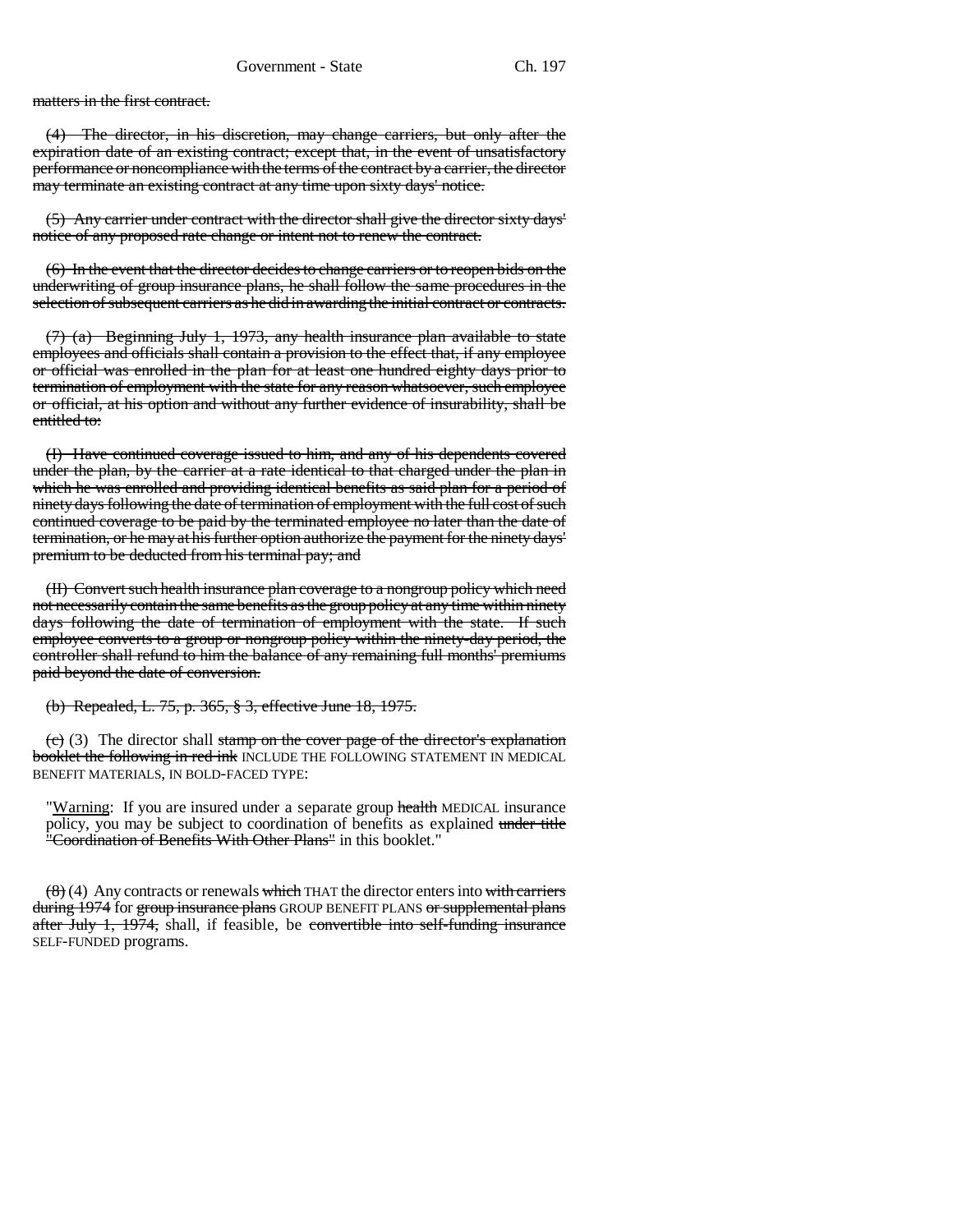**24-50-606. [Formerly 10-8-206.5] Choice of medical plans requirement.** (1) Effective January 1, 1991, In the city and county of Denver, and the counties of Adams, Arapahoe, Boulder, Douglas, El Paso, Jefferson, Larimer, Pueblo, and Weld, and in each county which THAT has at least five hundred residents who are state employees,  $\sigma$  officials, the director shall approve for selection by state employees  $\sigma$ officials who reside in such county:

(a) At least one indemnity-type health MEDICAL benefit plan, which indemnity-type plan may be a component of a multiple option plan, offered by a carrier or carriers determined to be qualified by the director; and

(b) Two health maintenance organization plans in addition to any offered plan, which PLANS may be a component of a multiple option plan, offered by  $\alpha$  corporation or corporations CARRIERS determined to be qualified by the director. The provisions of this paragraph (b) shall not apply if the director determines that there is no qualified corporation CARRIER within an individual county.

(2) For each county not specifically enumerated in subsection (1) of this section, if a health maintenance organization is one of the options offered under a multiple option health plan, and such plan does not provide health maintenance organization service to any such county, but one or more qualified health maintenance organizations provide service in any such county, the director shall make every effort to offer health maintenance organization services in any such county.

(3) Except as provided in subsection (1) of this section, nothing in this section shall be construed to limit in any way the ability of the director to approve for selection by state employees or officials in any county any health insurance plans MEDICAL BENEFIT PLANS.

**24-50-607. [Formerly 10-8-207] Employees - eligibility - election of coverage.** (1) Any state employee eligible as determined by the director for membership in a group insurance or supplemental plan GROUP BENEFIT PLAN contracted for pursuant to section  $10-8-205(1)(b)$  SECTION 24-50-604 (1) (b) upon the effective date of such plan shall be enrolled in the plan by making application within thirty days of such effective date ACCORDING TO THE DIRECTOR'S PROCEDURES. Each new employee shall be advised during the thirty-day period that health insurance benefits will be coordinated if the employee is covered by a separate group policy. The director shall establish the procedure by which eligible employees wishing to be enrolled in a group insurance or supplemental plan shall so notify the director within the prescribed thirty-day period. Eligible employees may elect not to be enrolled but shall be barred from membership in the group insurance or supplemental plan until the next enrollment and shall be enrolled at that time only under such conditions as the director may impose, such as a physical examination or the exclusion of preexisting conditions from coverage.

(2) Any eligible state employee who enters state service after the effective date of a group insurance or supplemental plan contracted for pursuant to section 10-8-205 (1) (b) may become enrolled in an appropriate plan upon commencement of state employment.

 $(3)$  (2) The manner and form of election and acceptance by state employees and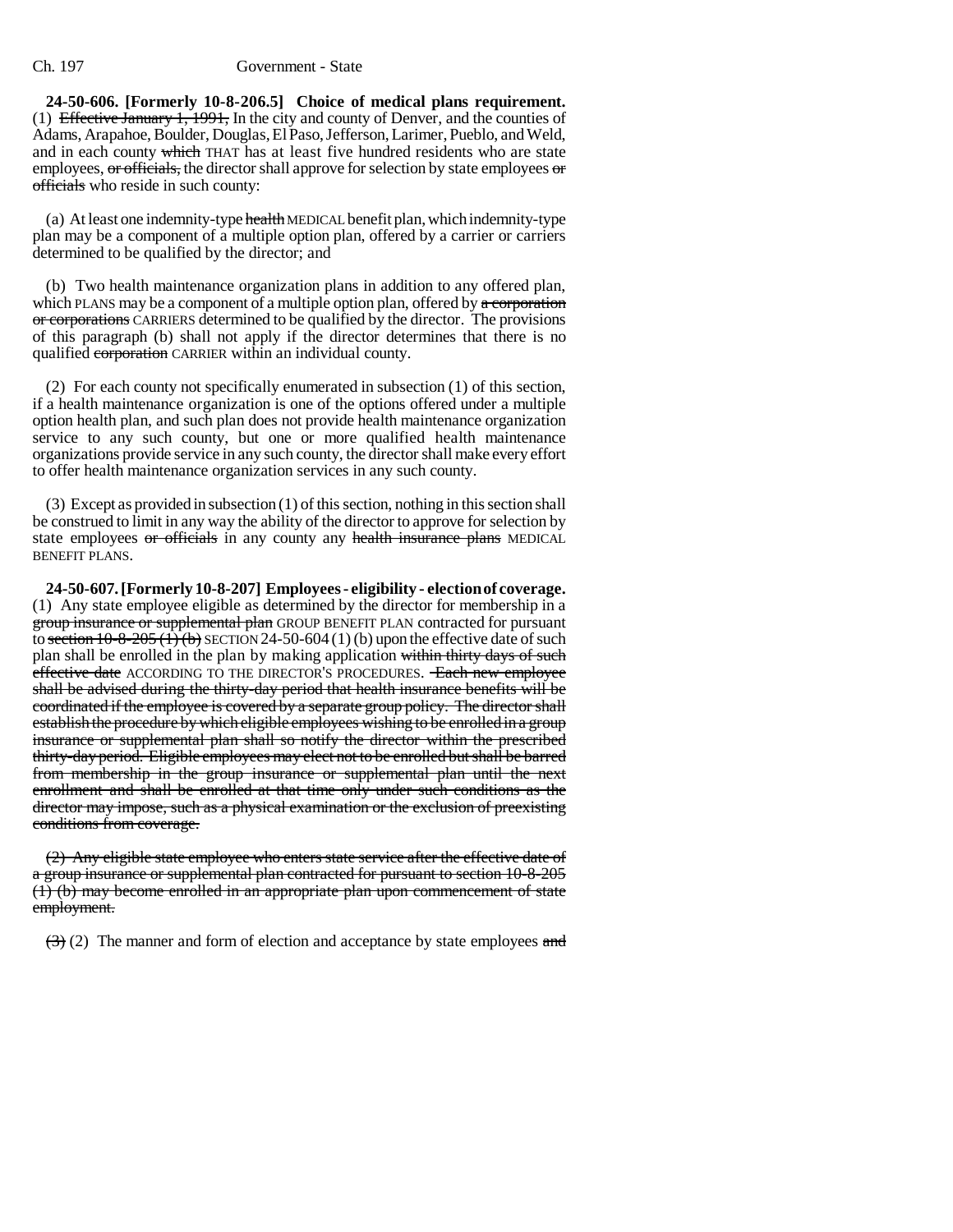officials of group insurance plans GROUP BENEFIT PLANS contracted for pursuant to section  $10-8-205$  (1) (1) SECTION 24-50-604 (1) (b) shall be in compliance with rules PROCEDURES established for that purpose by the director.

#### **10-8-208. Annuitants - benefits - eligibility - election of coverage.**

Repealed, L. 85, p. 850, § 8, effective July 1, 1986.

**10-8-209. State officials - eligibility - election of coverage.** State officials eligible for membership in a group insurance or supplemental plan at the time the plan becomes effective shall have thirty days to elect to become enrolled. Such election shall be made according to procedures established by the director. Eligible state officials appointed or elected after May 17, 1965, shall have thirty days after the date they officially take office to elect to be enrolled in a group insurance or supplemental plan. Eligible state officials who do not elect to enroll in a group insurance or supplemental plan during the thirty-day period shall be barred from membership until the next enrollment and shall be enrolled at that time only under such conditions as the director may impose, such as a physical examination or the exclusion of preexisting conditions from coverage.

**24-50-608. [Formerly 10-8-210] Dependents - eligibility - election of coverage.** (1) Any eligible employee or official may elect to have his THE EMPLOYEE'S dependents covered by the health insurance or supplemental plan GROUP BENEFIT PLANS. Such election shall be made at the time the employee or official becomes enrolled in the plan under such procedures as the director shall establish. If dependent coverage is not elected at the time that an employee or official becomes enrolled in an appropriate plan, any subsequent election of dependent coverage shall be made under such conditions as the director may impose.

(2) Any employee  $\sigma$  official who elects coverage, as provided in subsection (1) of this section, and who has a change in the number of his dependents may, at the time of such change, increase or decrease the number of dependents covered by the health insurance or supplemental plan GROUP BENEFIT PLANS under procedures established by and subject to the approval of the director.

(3) Any employee  $\sigma$  official who has no eligible dependents at the time  $\sigma$  THE EMPLOYEE becomes enrolled in the health insurance or supplemental plan GROUP BENEFIT PLANS and who later has an eligible dependent may, at the time his THE dependency status changes, elect appropriate coverage for such dependent under procedures established by and subject to the approval of the director.

**24-50-609. [Formerly 10-8-211] State contributions.** (1) Effective January 1, 1994, the state of Colorado shall contribute an amount necessary to pay one hundred forty-eight dollars and fifteen cents per month per single employee, one hundred eighty-four dollars and twenty-nine cents per month per employee with one covered dependent, and two hundred fifty-eight dollars and twenty-nine cents per month per employee with two or more covered dependents for health or life insurance or both for each employee and official enrolled in  $\alpha$  plan GROUP BENEFIT PLANS WHICH INCLUDE ENROLLMENT IN MEDICAL BENEFITS. Such amount shall be paid for each employee and official enrolled in a plan if the employee or official only is enrolled under a plan or if the employee or official and his dependents are enrolled under a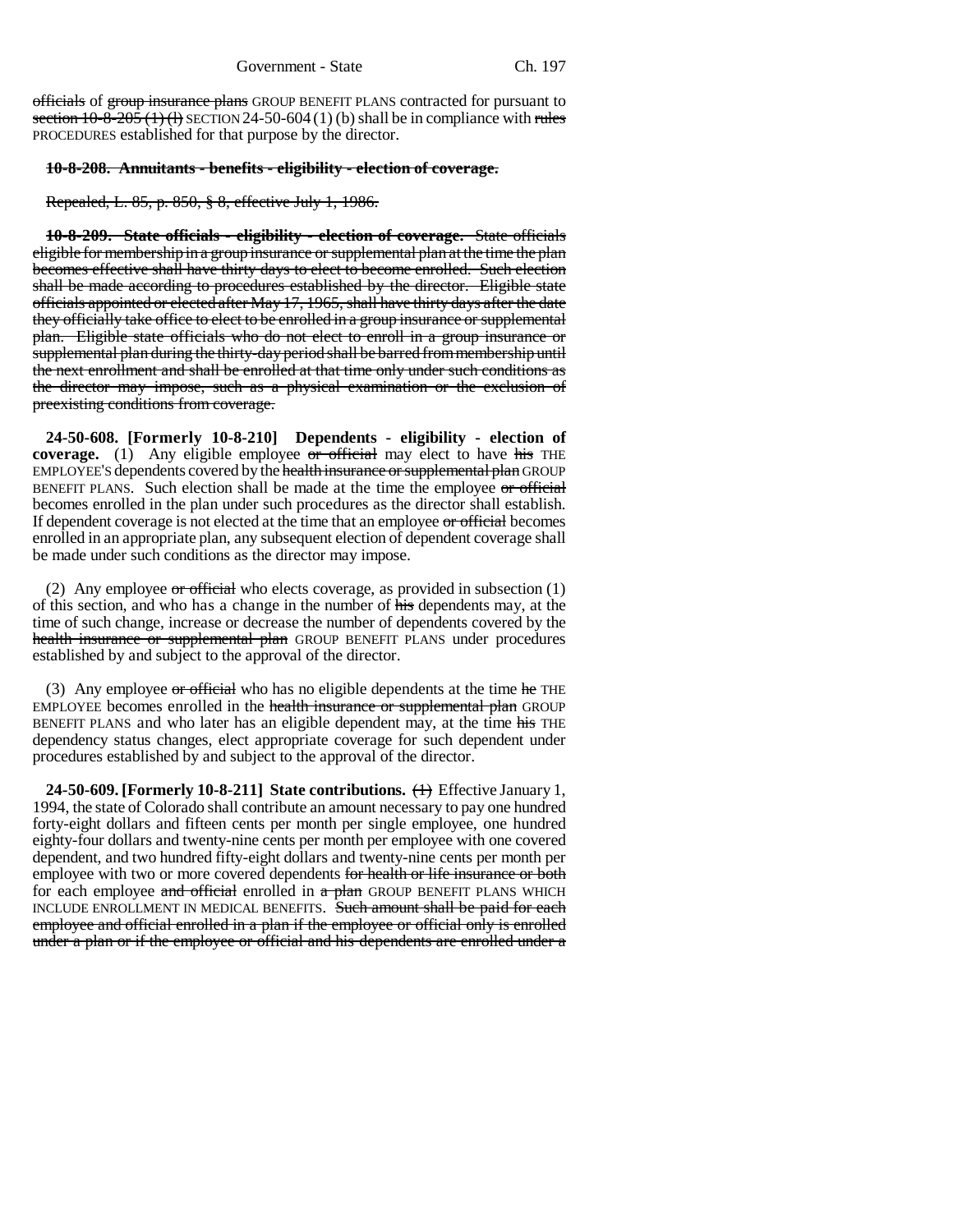plan. The state shall pay an amount which constitutes the actual premium of the plan the employee or official selects, if the total state contribution does not exceed one hundred forty-eight dollars and fifteen cents per month per single employee, one hundred eighty-four dollars and twenty-nine cents per month per employee with one covered dependent, and two hundred fifty-eight dollars and twenty-nine cents per month per employee with two or more covered dependents for each qualified employee or official. Some portion of the state contribution shall be used to purchase life insurance for employees and officials, as determined by the director, but in no event shall the life insurance contribution be less than eighty-eight cents. The same life insurance contribution shall be applicable to all eligible employees and officials.

(2) Repealed, L. 75, p. 365, § 3, effective June 18, 1975.

**24-50-610. [Formerly 10-8-212] Payroll deductions - employees.** (1) The amount of monthly contributions, if any, to be made by employees and officials enrolled in group insurance or supplemental plans GROUP BENEFIT PLANS shall be deducted from the monthly salaries of such employees and officials and remitted to the department of personnel. The procedure for such deductions and remittances shall be established by the department of personnel.

(2) Repealed, L. 85, p. 850, § 8, effective July 1, 1986.

**24-50-611. [Formerly 10-8-213] Employer payments.** (1) Beginning July 1, 1974, or, in the case of a supplemental plan, beginning on the first of the month specified by the department of personnel, The head of each state agency, department, or institution having employees enrolled in a group insurance or supplemental plan GROUP BENEFIT PLANS shall make a monthly payment to the department of personnel for each employee or official so enrolled of an amount as provided for in section 10-8-211 SECTION 24-50-609. The estimated amount required for such payments shall be included in the annual budgets of such agencies, departments, and institutions.

(2) Repealed, L. 85, p. 850, § 8, effective July 1, 1986.

**24-50-612. [Formerly 10-8-214] Administrative duties.** (1) It is the duty of the department of personnel to provide such assistance and to perform such duties as are necessary to carry out the state's administrative, accounting, and clerical responsibilities in connection with the operation of group insurance or supplemental plans GROUP BENEFIT PLANS. Upon the request of the director, the division of accounts and control and the division of purchasing THE DEPARTMENT OF ADMINISTRATION shall provide technical assistance to the department of personnel in connection with its duties under this subsection (1).

(2) The council shall make recommendations to the director on all aspects of the insurance programs GROUP BENEFIT PLANS and policies proposed as provided pursuant to this  $part 2$  PART 6.

(3) The director shall hold a public hearing prior to the acceptance of any  $\frac{1}{\text{bid}}$ PROPOSAL for a group insurance plan GROUP BENEFIT PLAN. Notice of the hearing shall be given at least fourteen days in advance by mailing such notice to persons on the list maintained by the department of personnel pursuant to section 24-4-103 (3)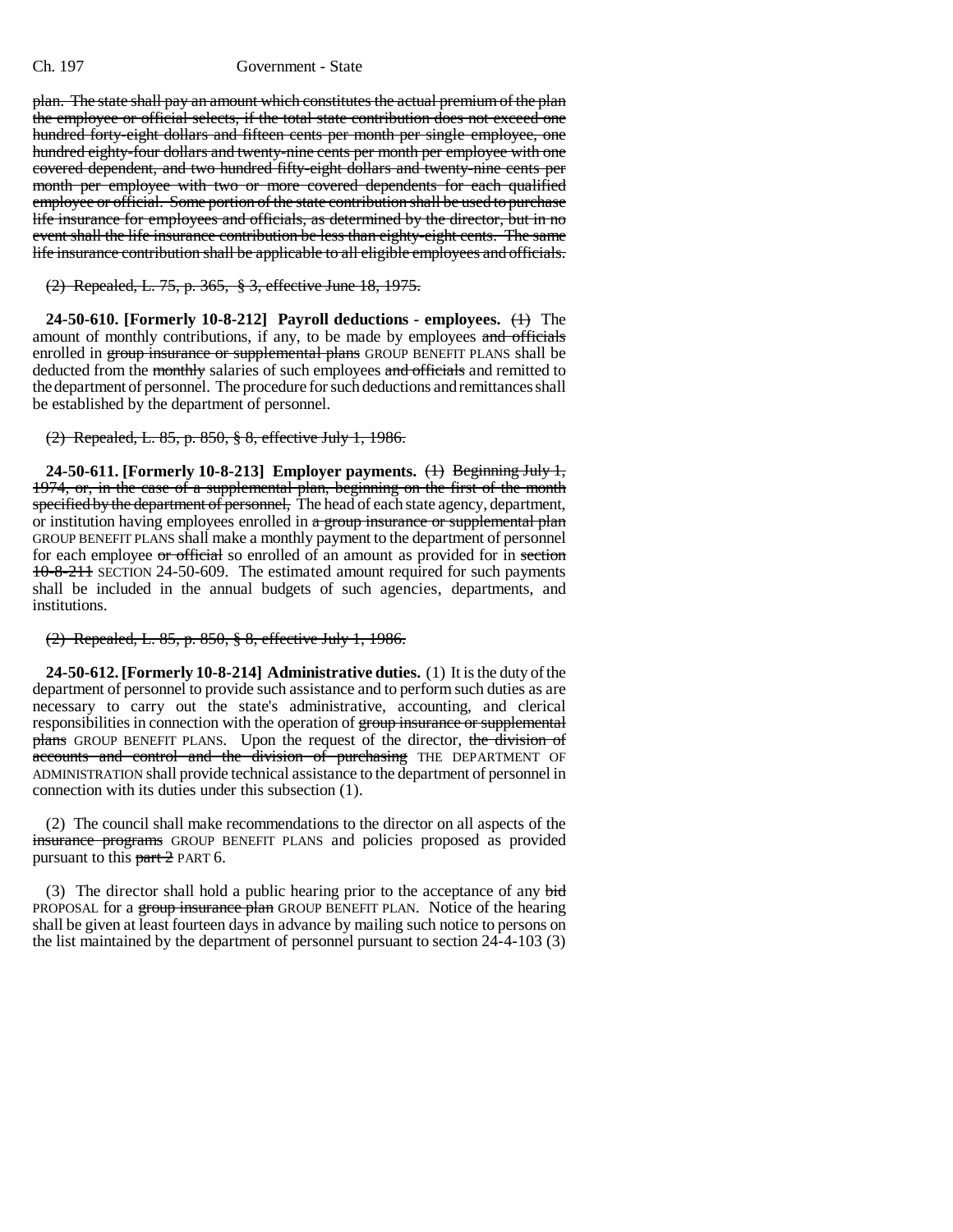# $(b)$ . C.R.S.

**24-50-613. [Formerly 10-8-215] Group benefit plans reserve fund.** (1) There is hereby established the group insurance GROUP BENEFIT PLANS reserve fund. The state treasurer shall be ex officio treasurer of this fund, and his THE STATE TREASURER'S general bond to the state shall cover all liabilities for his acts as treasurer of the fund. The director shall remit to the treasurer for deposit in the group insurance GROUP BENEFIT PLANS reserve fund all payments received by the director for group insurance GROUP BENEFIT PLANS premium costs from employees officials, and the state as employer. The director shall also remit to the treasurer for deposit in the group insurance GROUP BENEFIT PLANS reserve fund any payments received by the director from the carriers underwriting the group insurance or supplemental plans OF GROUP BENEFIT PLANS. Such payments shall not be included in the general revenues of the state of Colorado, and, at the end of the fiscal year, any unexpended funds shall not revert to the general fund but shall be held by the state treasurer in his custodial capacity, to be used subject to direction from the director.

(2) Expenditures shall be made from the group insurance GROUP BENEFIT PLANS reserve fund, upon certification of BY the director, only for the following purposes:  $(a)$  FOR the payment TO THE CARRIERS of premiums, CLAIMS COSTS, AND OTHER ADMINISTRATIVE FEES AND COSTS ASSOCIATED WITH THE GROUP BENEFIT PLANS. to the carrier underwriting a group insurance or supplemental plan; and

(b) The state's cost of administering group insurance and supplemental plans, subject to annual appropriation by the general assembly based on the submission by the director of a budget request containing detailed information on current and projected administrative costs.

 $(2.5)$  (3) A premium stabilization reserve fund in the amount of one million four hundred thousand dollars shall be established effective July 1, 1991, within the group insurance GROUP BENEFIT PLANS reserve fund the purpose of which is to offset unexpected year-end deficits and extraordinary fluctuations in annual premiums.

(4) THE STATE'S COST OF ADMINISTERING GROUP BENEFIT PLANS, OTHER THAN THE COSTS PROVIDED FOR IN SUBSECTION (2) OF THIS SECTION, IS SUBJECT TO ANNUAL APPROPRIATION BY THE GENERAL ASSEMBLY BASED ON THE SUBMISSION BY THE DIRECTOR OF A BUDGET REQUEST CONTAINING DETAILED INFORMATION ON CURRENT AND PROJECTED ADMINISTRATIVE COSTS, WHICH INCLUDE, BUT ARE NOT LIMITED TO, PERSONAL SERVICES, OPERATING EXPENSES, TRAVEL EXPENSES, UTILIZATION REVIEW, AND IMPLEMENTATION OF A FLEXIBLE BENEFITS PLAN.

 $(3)$  (5) The director, from time to time, shall certify in writing to the state treasurer for investment such portions of the group insurance GROUP BENEFIT PLANS reserve fund as in the director's judgment may not be needed for the payment of premiums AND CLAIMS COSTS to the carriers. underwriting the group insurance or supplemental **plans.** Such investments shall be made as determined by the state treasurer and shall be limited to those securities authorized for investment by the board of trustees of the public employees' retirement association pursuant to section  $24-51-206$ .  $\overline{\text{C.R.S.}}$ Interest on the investment of the group insurance GROUP BENEFIT PLANS reserve fund shall be credited to the fund.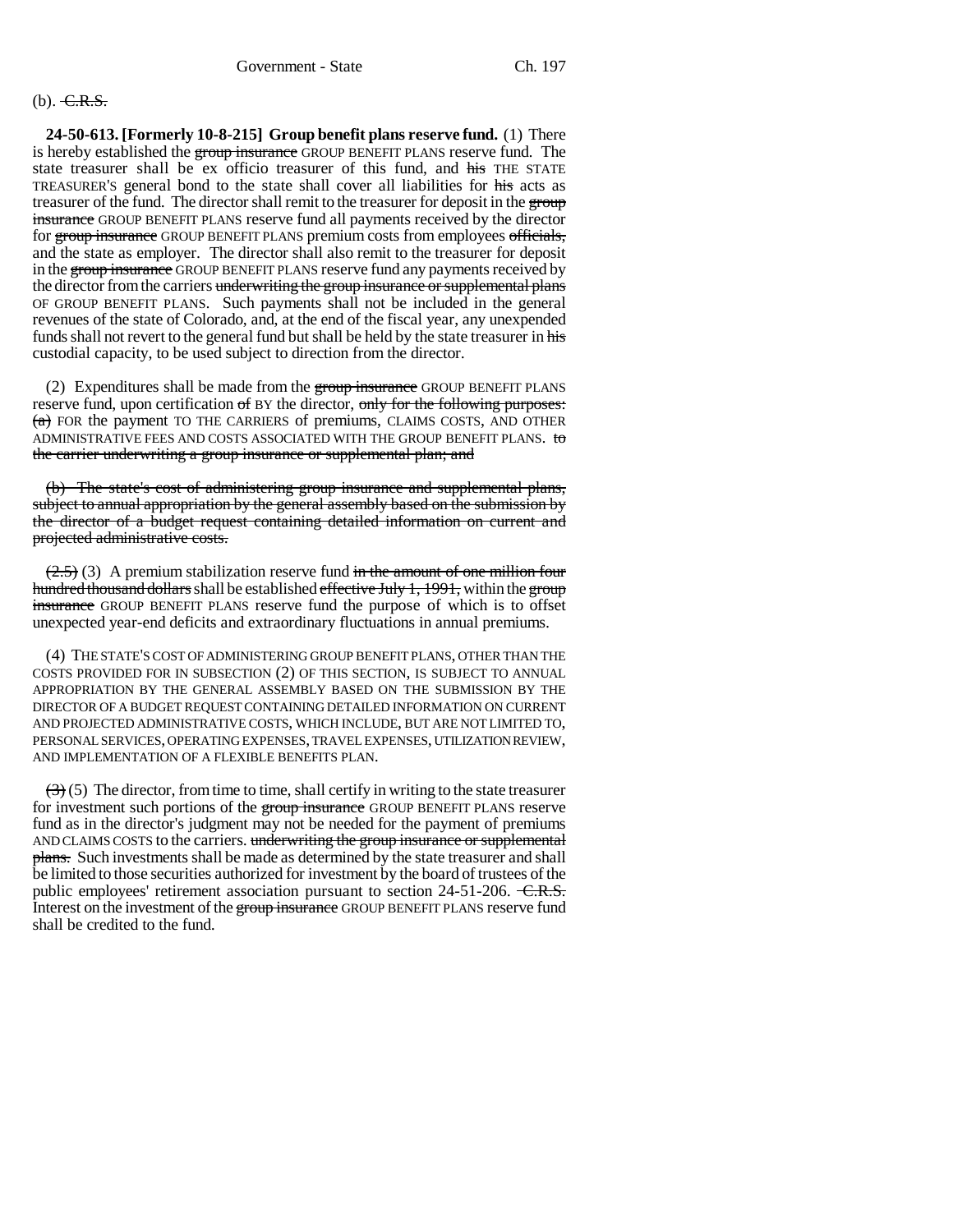**24-50-614. [Formerly 10-8-216] State payments - authority of controller.** Beginning July 1, 1974, or, in the case of a supplemental plan, beginning on the first of the month specified by the director, The state contributions to group insurance and supplemental plans GROUP BENEFIT PLANS shall be paid monthly to the director by the STATE controller, who shall make a charge against the accounts of the state departments, agencies, and institutions for this purpose. Such charges shall be the amounts necessary to cover the state contributions, AS DEFINED IN SECTION 24-50-609, for the employees in each state department, agency, and institution enrolled in a group insurance or supplemental plan and shall be made against both general revenue fund accounts and specific cash fund accounts as required.

## **10-8-217. Estimate of costs - governor's report. (Repealed)**

Repealed, L. 89, p. 491, § 23, effective July 1, 1989.

**24-50-615. [Formerly 10-8-218] Continuation of previously existing benefits for persons absorbed by the state personnel system.** Any other provision of law to the contrary notwithstanding, the director shall continue, as a benefits option, the existing group life and health benefits of any person employed by a state agency if such person has been or will be brought or assimilated into the state personnel system on or after January 1, 1972, until such time as similar benefits offered by the director to state employees pursuant to this  $part 2$  PART 6 are equivalent in benefit and economic cost to the benefits held by said person.

**10-8-219. Effect of contracts entered into with the former Colorado state employees' and officials' group insurance board of administration.** Contracts entered into prior to April 4, 1989, with the former Colorado state employees' and officials' group insurance board of administration shall continue in full force and effect and shall be deemed to be entered into with the director.

**SECTION 2.** 24-50-104 (2) (c) (II), Colorado Revised Statutes, 1988 Repl. Vol., as amended, is amended to read:

**24-50-104. Job evaluation and compensation - repeal.** (2) **Compensation and benefits policy.** (c) (II) (A) There is hereby created the total compensation advisory council, which shall advise and make recommendations to the state personnel director regarding all aspects of compensation for state classified employees, including insurance BENEFIT programs and policies proposed or provided pursuant to part 2 of article 8 of title 10, C.R.S. PART 6 OF ARTICLE 50 OF THIS TITLE. The council shall consist of eleven members, who shall serve without compensation. Three positions on said council shall be filled by the following state officials or their designated representatives: The controller, the attorney general, and the commissioner of insurance. One member of such council shall be a representative of private industry familiar with total compensation costs and trends, which member shall be appointed by the state personnel director. Two members of the council shall be members of the general assembly, one a senator appointed by the president of the senate and one a representative appointed by the speaker of the house. Five members of such council shall be elected by the employees, as said term is defined in section  $10-8-203(6)$ , C.R.S. SECTION 24-50-603 (7), to represent the employees of the state.

(B) The total compensation advisory council members representing the state